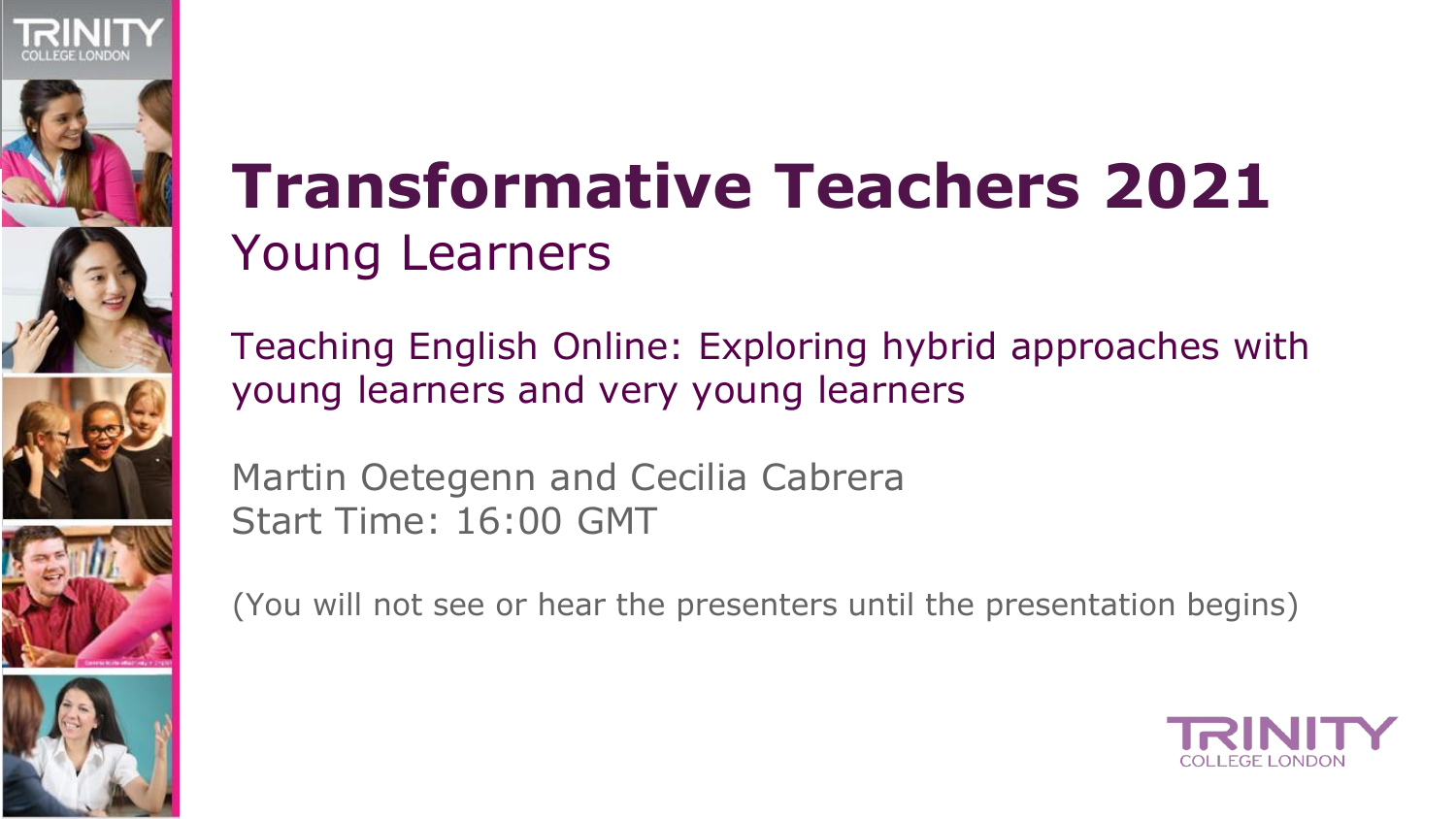## **Before we get started…**

- 1. Webinar recordings: [learn.trinitycollege.co.uk/ttw](https://learn.trinitycollege.co.uk/ttw)
- 2.Your screen view
- 3.Your video & microphone
- 4.Your buttons & actions

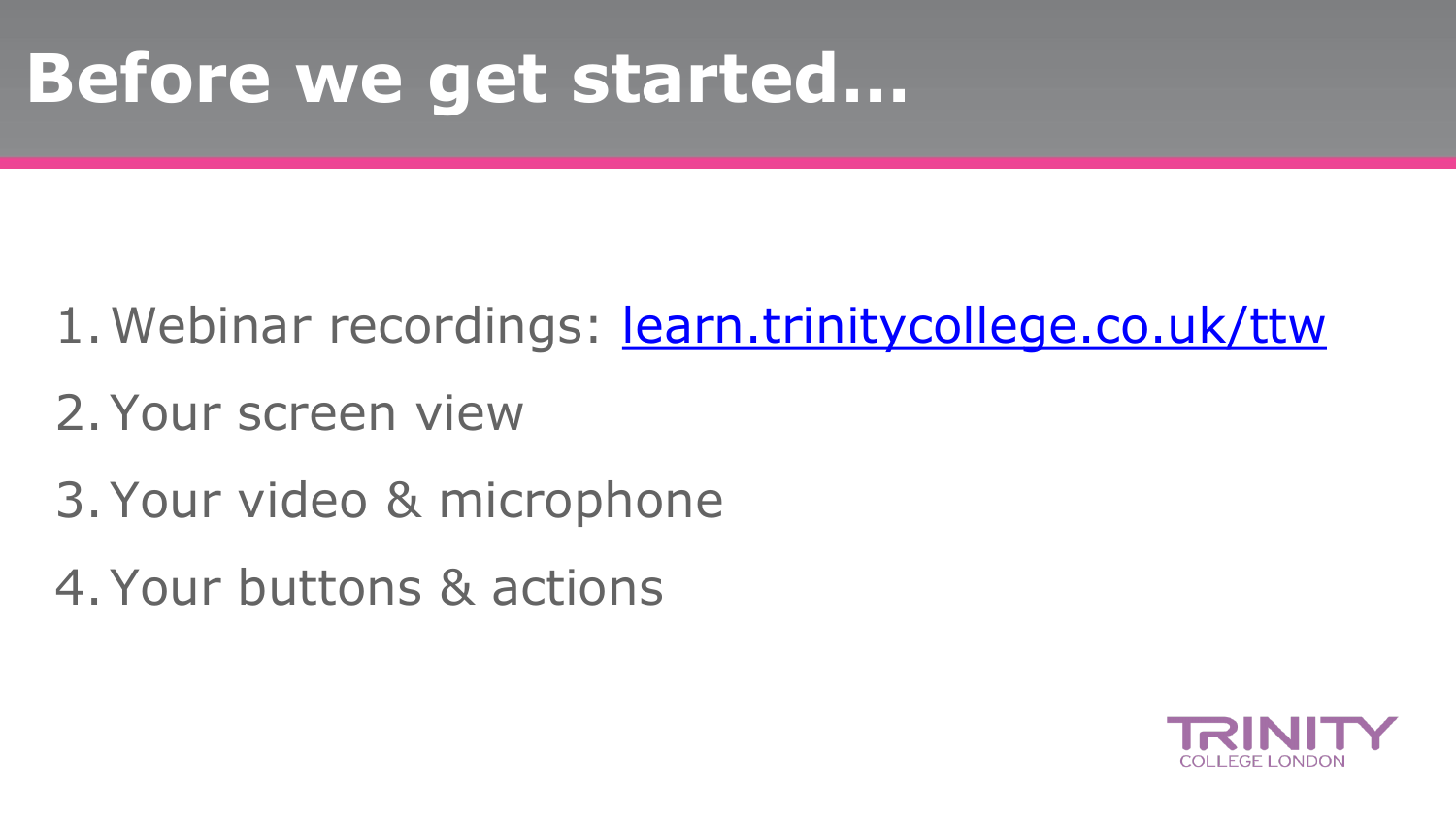







### **Transformative Teachers 2021** Young Learners

Teaching English Online: Exploring hybrid approaches with young learners and very young learners

Martin Oetegenn and Cecilia Cabrera

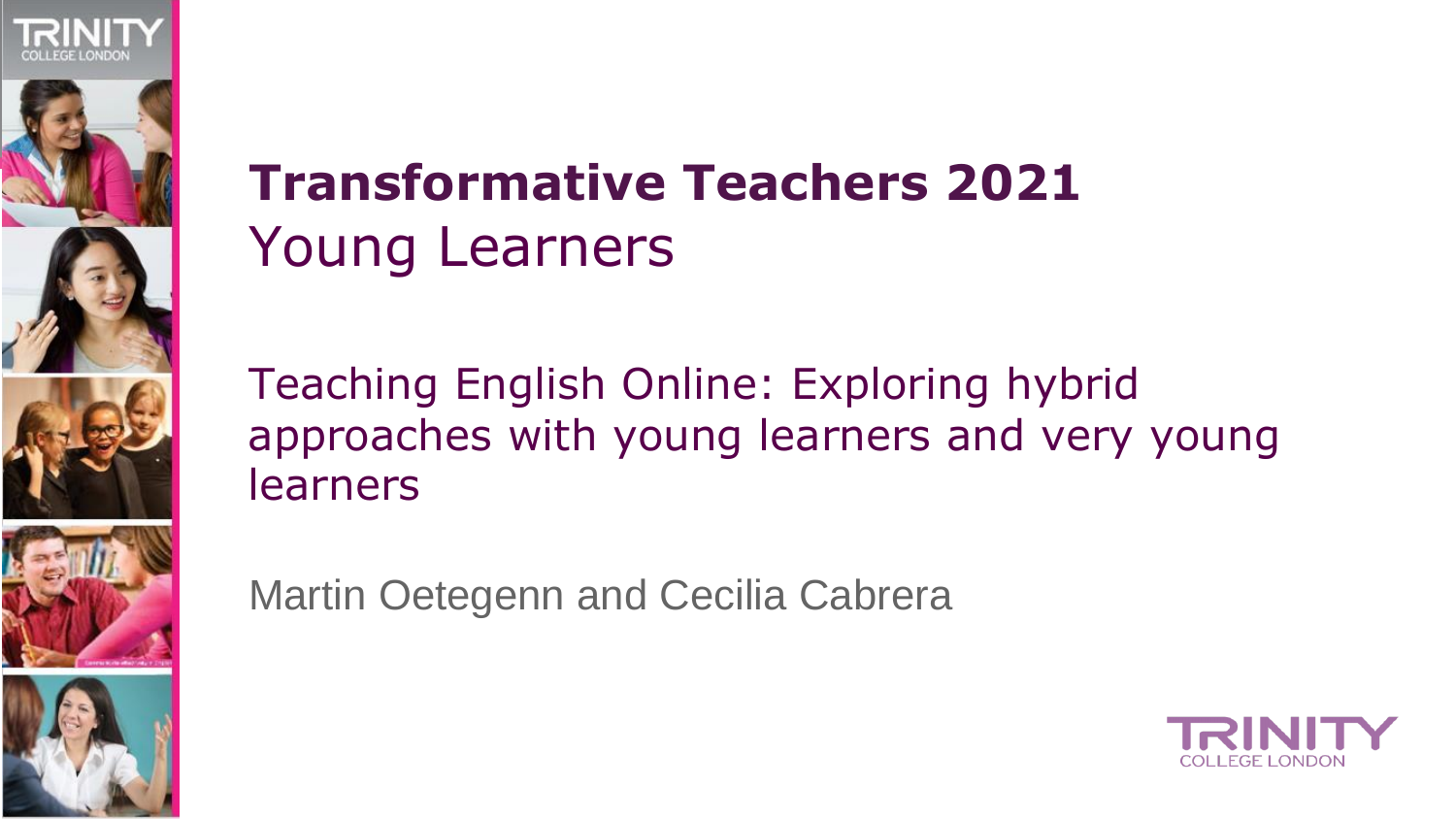## **Today we will focus on…**

- •Main features of YLs and VYLs
- •Hybrid approach
- •Ideas to try in the class, right away: complete teaching examples.
- •Assessment and Feedback ideas.

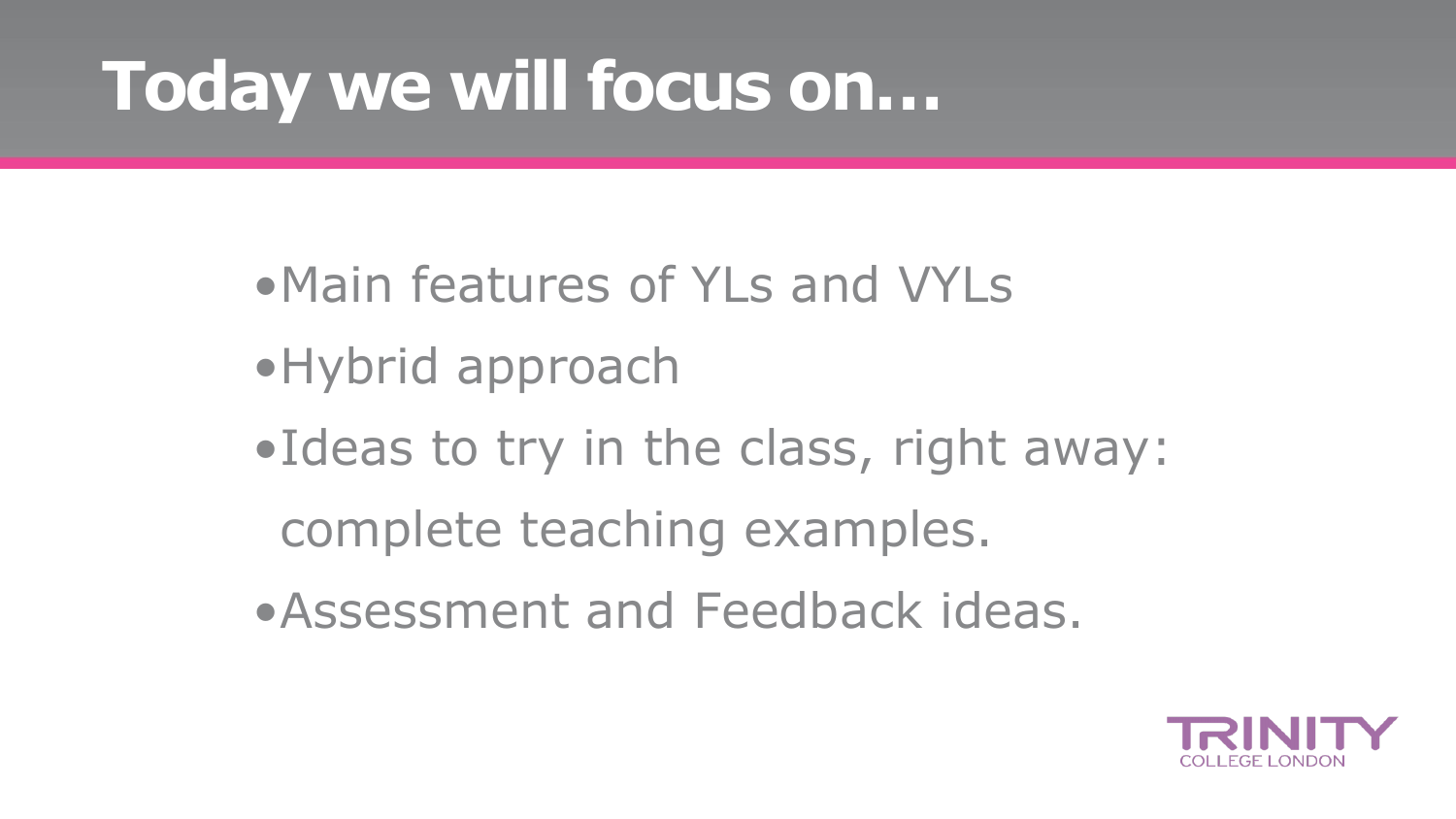#### ๏ Curious

๏ Social

๏ Active

๏ Energetic



**Explorers** Photo by **Senjuti Kundu on [Unsplash](https://unsplash.com/s/photos/toddler?utm_source=unsplash&utm_medium=referral&utm_content=creditCopyText)** 

#### ๏ Love Stories

๏ Need Nature

๏ Need Love

๏ Need Nurture **COLLEGE LONDON**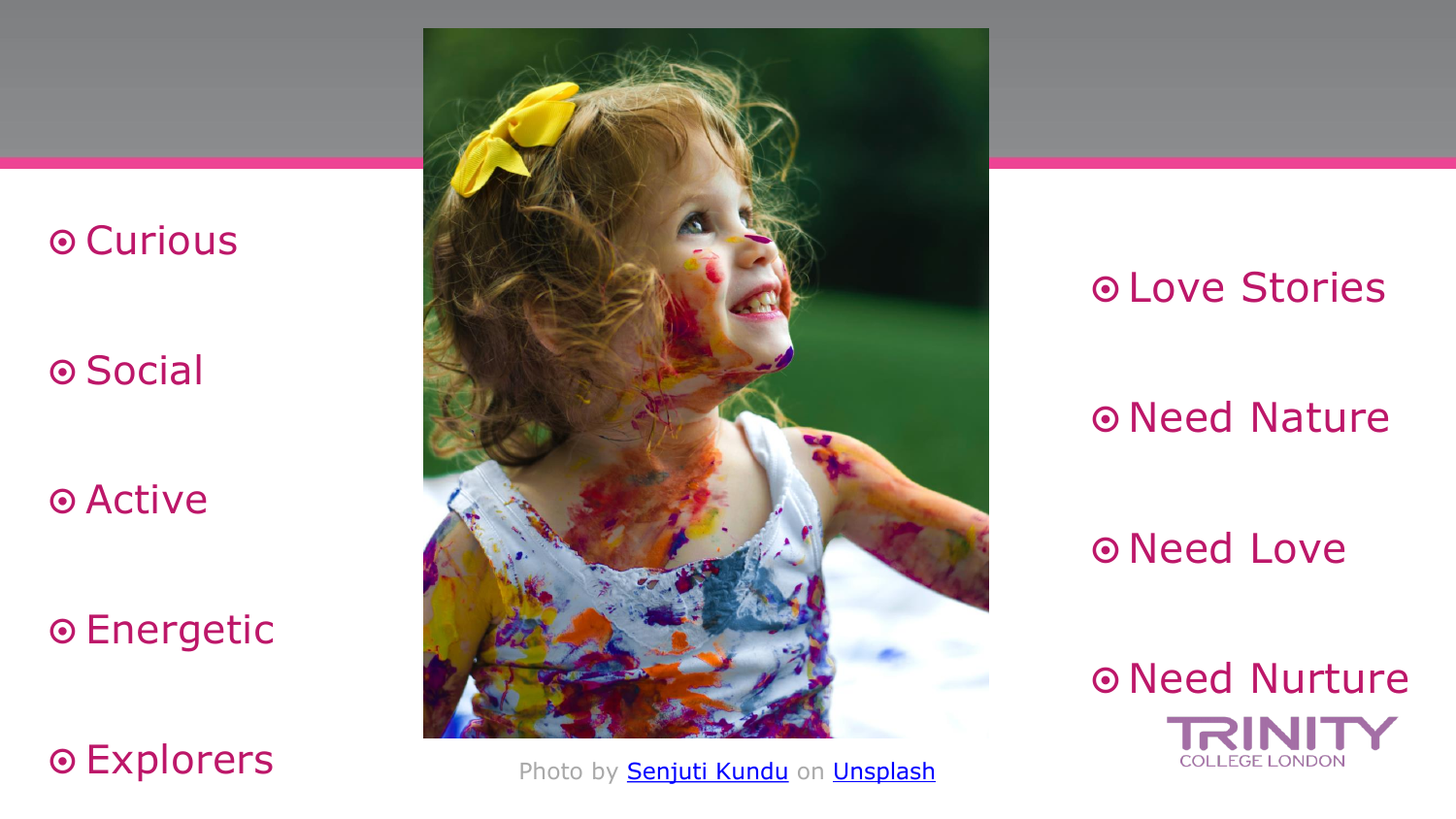## **Positive perspective**

- Diverse Contexts
- Make teaching and learning Visible
- Ls: Time to play
- Differentiation Ts: Time to think and share

Parent Involvement

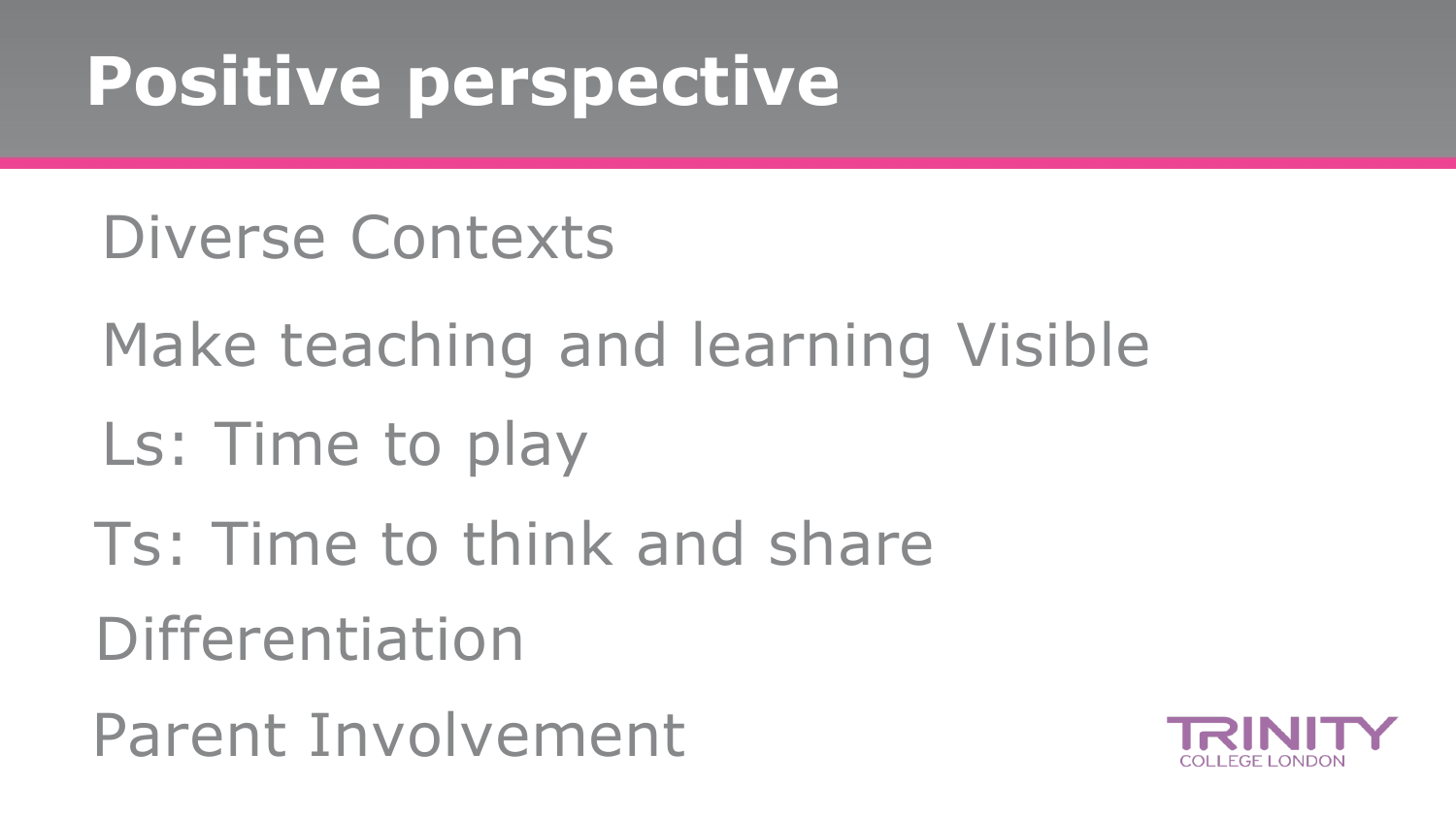## **Hybrid teaching**

Remote Teaching and Learning: Synchronous and Asynchronous

In-Person Teaching and Learning

Simultaneous Synchronous Remote teaching and In-Person

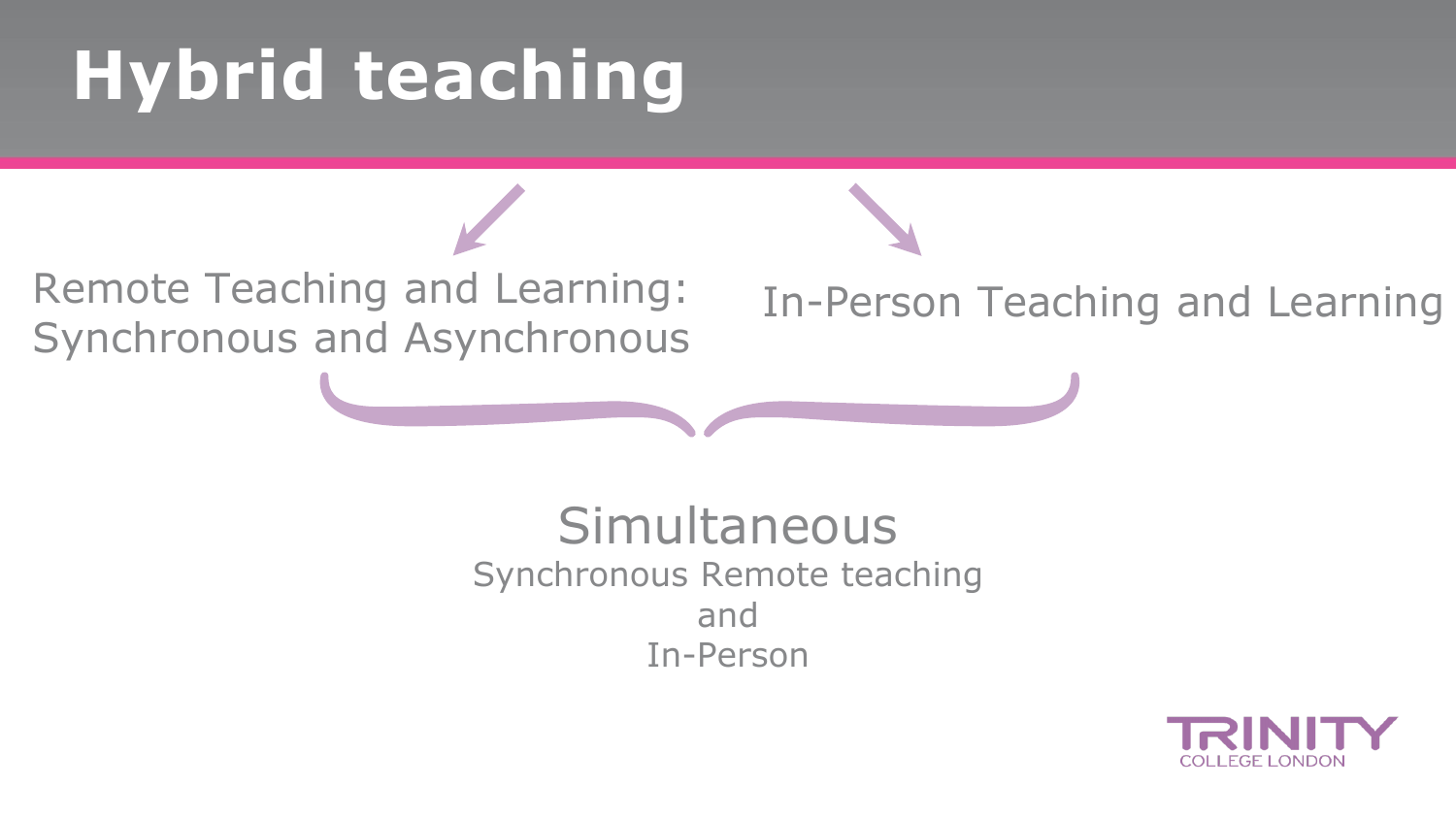#### •Engagement

- •Active participation
- •Skills' development

**Challenges**:

•Timing •Learners' Autonomy •Positive Parent Involvement

ID de [foto de stock](https://www.shutterstock.com/es/photos) : 177603755 Por [Africa Studio](https://www.shutterstock.com/es/g/belchonock)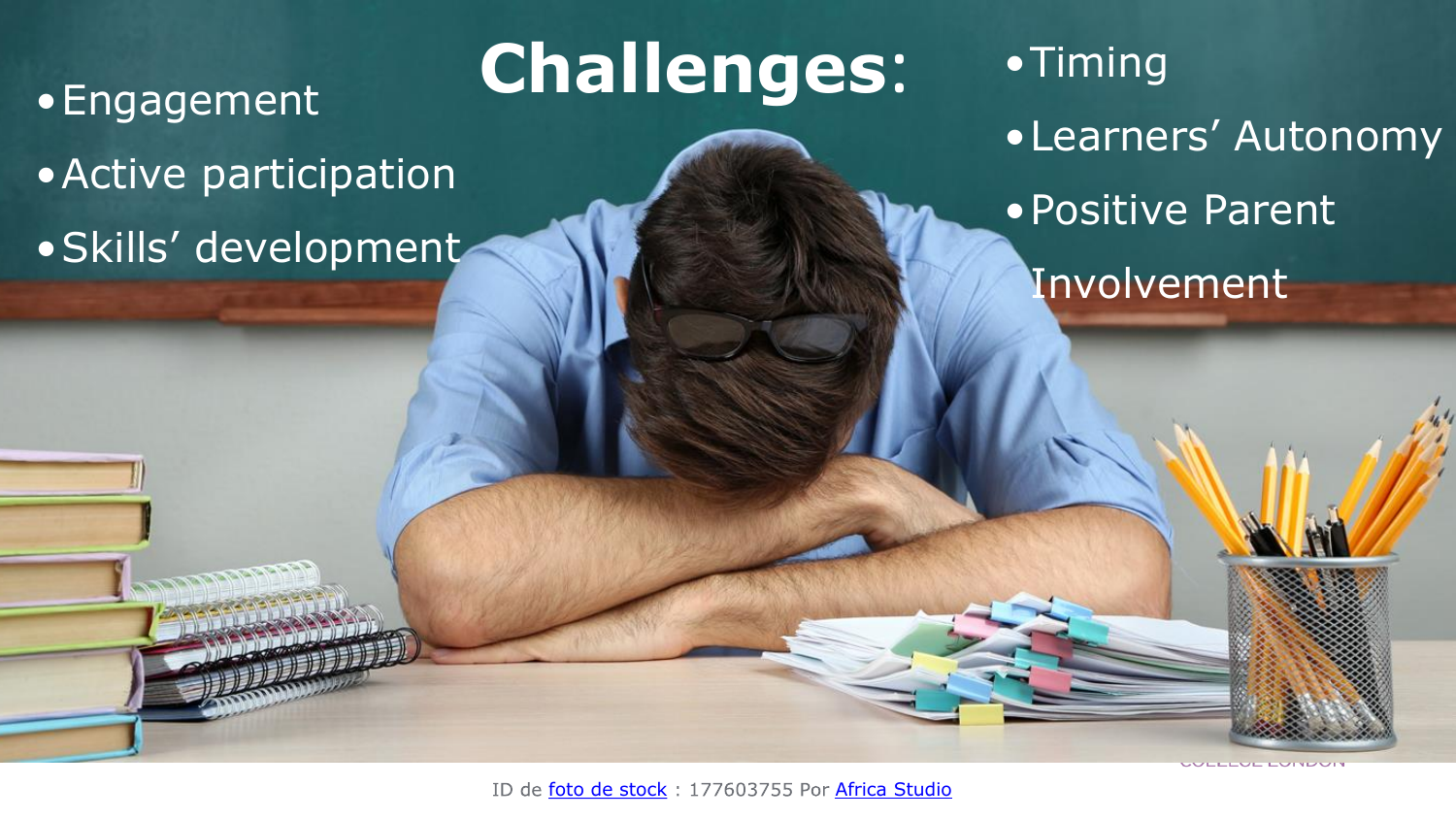## **Ideas for your teaching practice**

Teachers work with learners at home and at school simultaneously, through the same lesson plan. Both groups of learners interact and work together. as a consequence, they preserve their sense of belonging to the same learning c o m m u n i t y . It might be that those 2 groups of learners vary their

m e m b e r s.

the lesson though a learning.  $\mathsf{L}s$  work in small groups v i a b r e a k o u t r o o m s and/or with learners from the in-person g r o u p .

#### Integrated model | Learners at home | Learners in-person

Learners participate of Learners attend lesson at online teaching platform with teachers and other peers. that allows synchronous the teacher delivers the same school. they meet in-person lesson as for the learners who p a r ticipate remotely. In-person learners interact with their peers at school and the ones who are at home. Learners participate in small groups with peers who are online and /or i n - p e r s o n .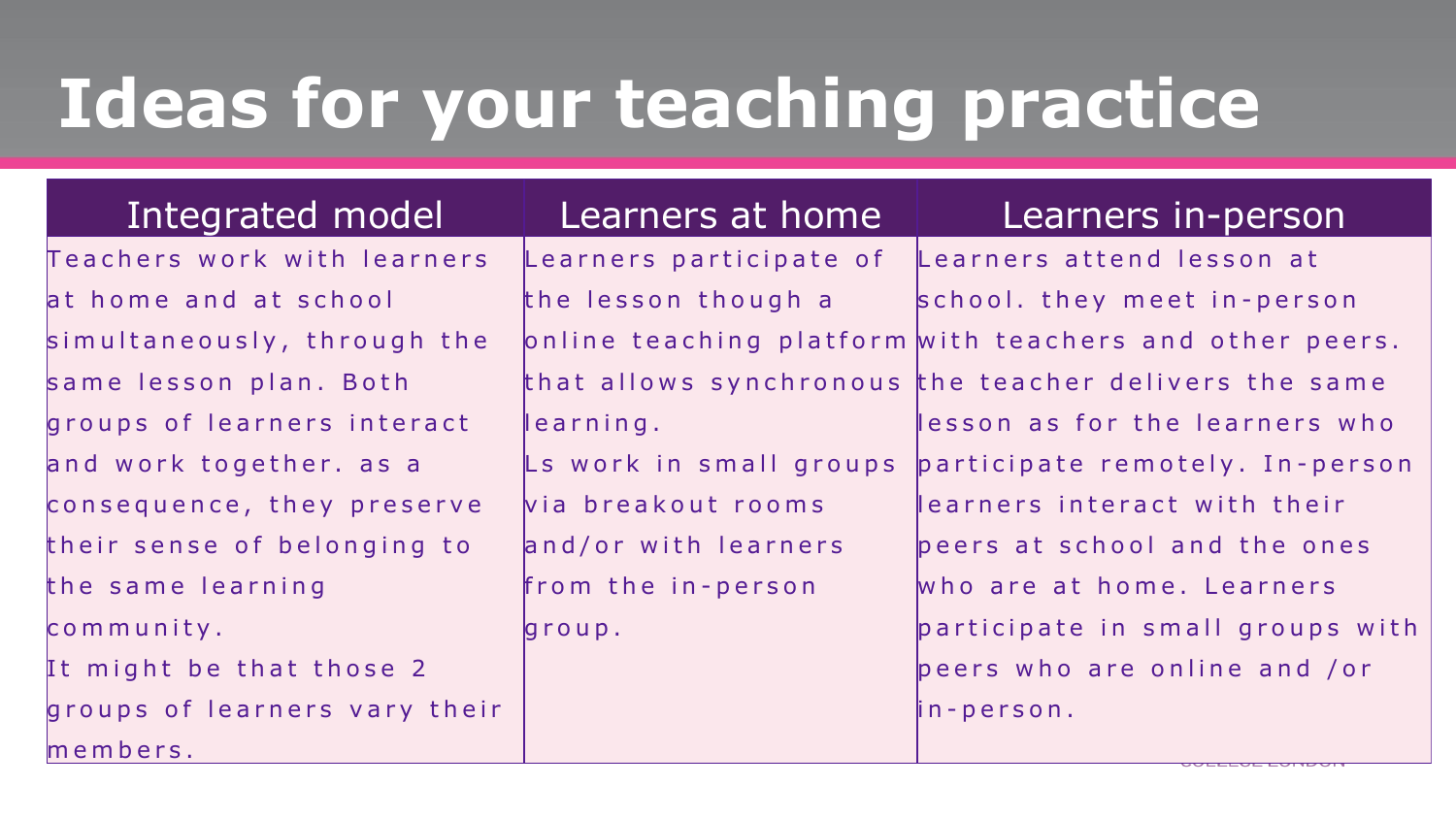## **Hybrid teaching**

- •Check the quality of the internet connection.
- •Check the learners at home, listen and see what happens in the classroom.
- •Invite children who are online and those in the classroom to interact.



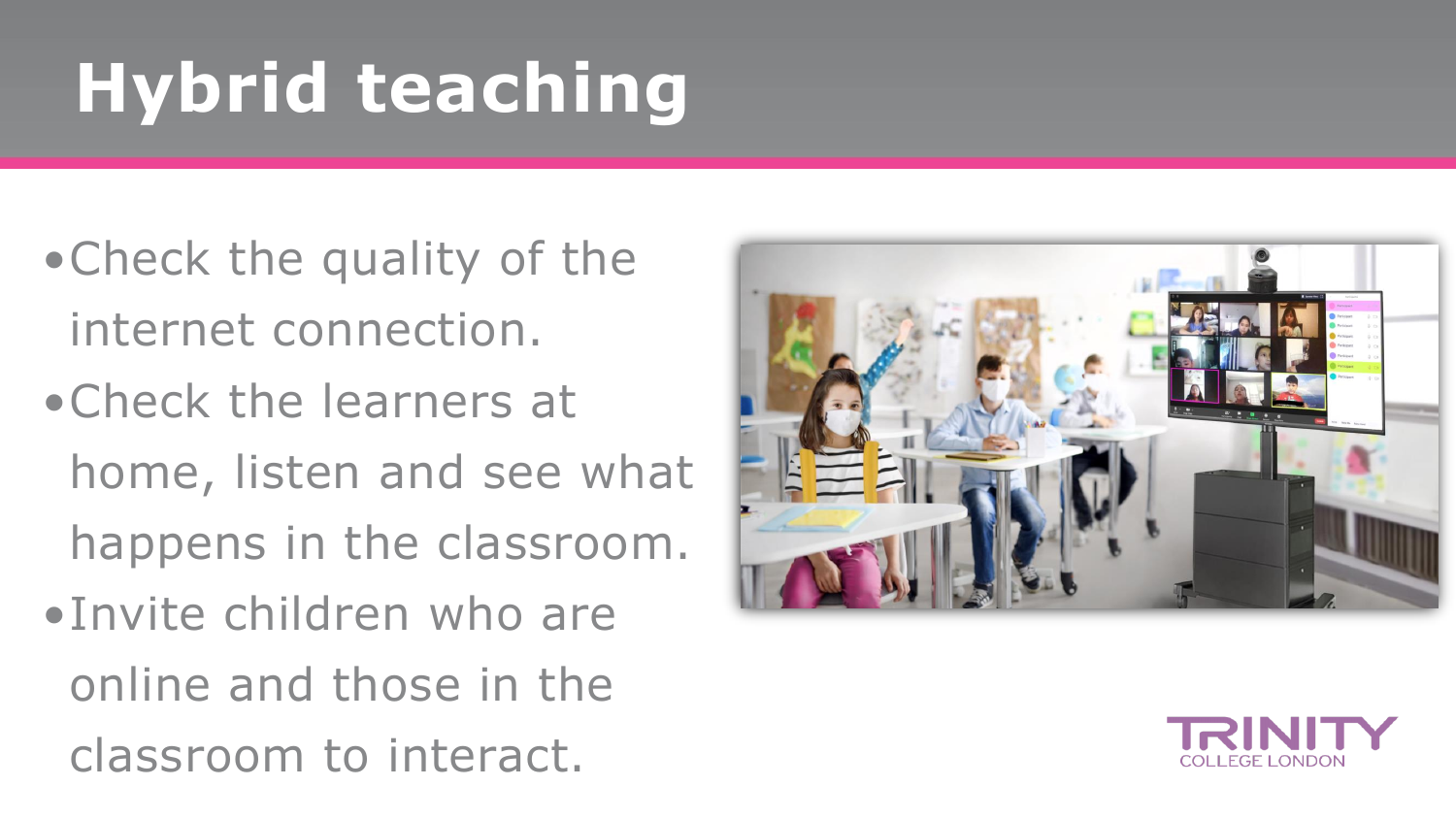## **Possible teaching sequence**

|                | <b>In-Person Learners</b><br><b>Learners At Home</b>                                                                                                                                                                                                                                                                                     |  |  |  |  |
|----------------|------------------------------------------------------------------------------------------------------------------------------------------------------------------------------------------------------------------------------------------------------------------------------------------------------------------------------------------|--|--|--|--|
| <b>Stage 1</b> | Story: Goldilocks and the 3 Bears. https://learnenglishkids.britishcouncil.org/short-stories/goldilocks-and-the-three-                                                                                                                                                                                                                   |  |  |  |  |
|                | <b>bears</b><br>Work with the rooms of the house that appear in the story and the ones that are missing.<br>TPR Activities - miming action.                                                                                                                                                                                              |  |  |  |  |
|                | Follow up: Ask In-Person Learners to bring a drawing of their bedroom. Tell remote learners that<br>the following lesson they will be invited to share images of the different rooms of the house.                                                                                                                                       |  |  |  |  |
|                | Stage 2 Information exchange: Ls share live images or photographs of the rooms of their house.<br>Hybrid Dictation - Flashcards - Rooms of the house/ Rooms of the house - Online Ls home<br>Retelling Goldilocks story; Involve some furniture and equipment description, using a wide range<br>of adjectives that appear in the story. |  |  |  |  |
|                | Stage 3 Revision of rooms of the house, using Ls' pictures.                                                                                                                                                                                                                                                                              |  |  |  |  |
|                | Story: Goldilocks and the 3 Bears. https://learnenglishkids.britishcouncil.org/short-stories/goldilocks-and-the-three-                                                                                                                                                                                                                   |  |  |  |  |
|                | <b>bears</b><br>Revision, Retelling using pics, RolePlay - chunks of dialogues, add a narrator.                                                                                                                                                                                                                                          |  |  |  |  |
|                | Invite learners to describe their bed/ favourite chair, sofa, armchair/                                                                                                                                                                                                                                                                  |  |  |  |  |
|                | Stage 4 Story: Goldilocks and the 3 Bears. https://learnenglishkids.britishcouncil.org/short-stories/goldilocks-and-the-three-                                                                                                                                                                                                           |  |  |  |  |
|                | <b>bears</b><br>RolePlay - chunks of dialogues, add a narrator.                                                                                                                                                                                                                                                                          |  |  |  |  |
|                | Follow up: Collage - My House, using materials from Nature or Waste Materials                                                                                                                                                                                                                                                            |  |  |  |  |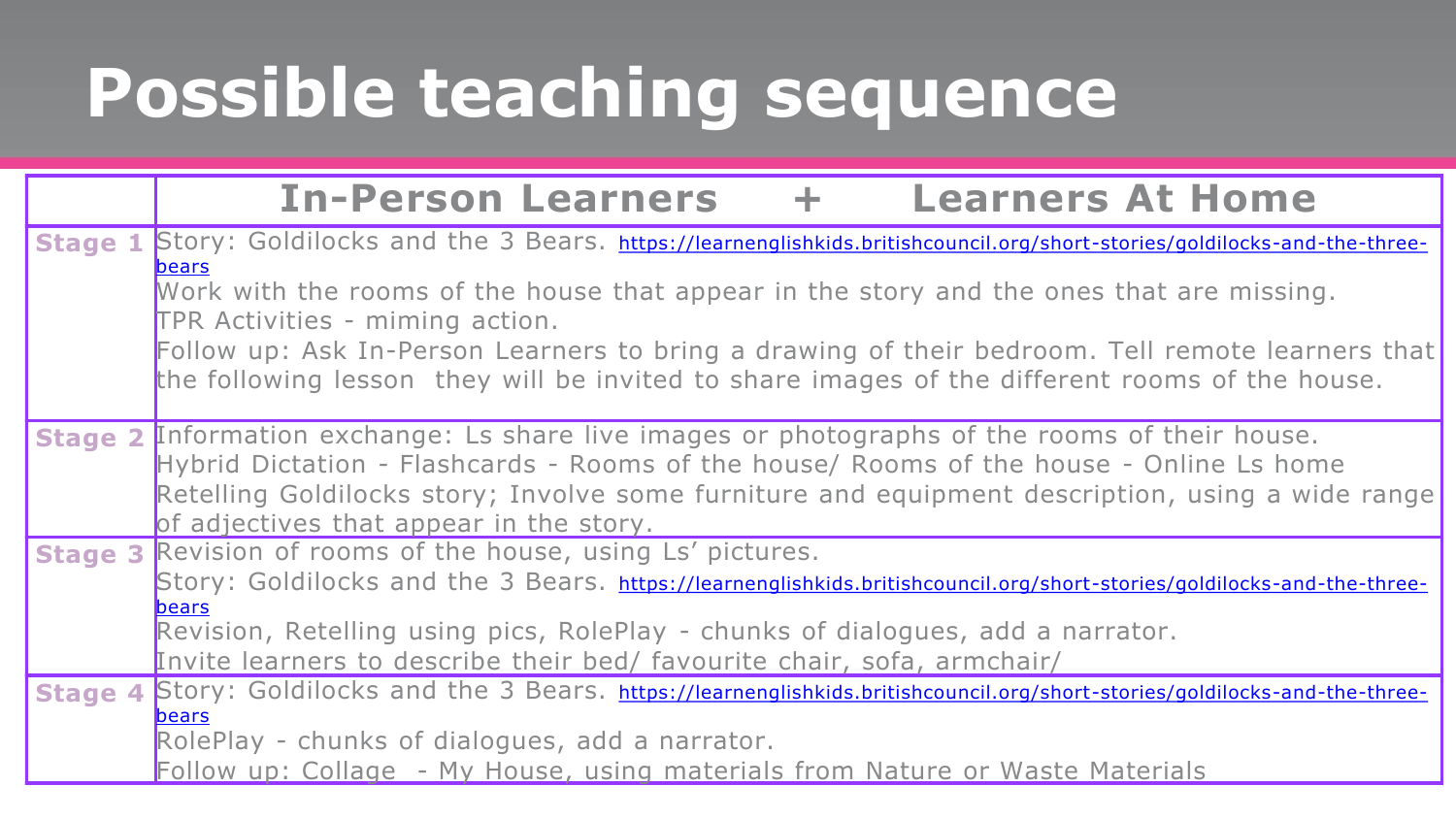| <b>Timing</b>  | <b>Technique</b>                                  | <b>Learners In-Person</b>                                                                                                                                                                                                                                                                                                                                                                 | <b>Learners At Home</b> |  |
|----------------|---------------------------------------------------|-------------------------------------------------------------------------------------------------------------------------------------------------------------------------------------------------------------------------------------------------------------------------------------------------------------------------------------------------------------------------------------------|-------------------------|--|
| 00:00<br>00:08 | CircleTime:<br>and work through<br>some routines. | Routine: Ls at home and at school share this 5 minutes to welcome each<br>Ls gather together, peer, sing together a Hello Song, take turns to talk about the weather<br>conditions, sing a chant/play a game to revise vocabulary (Simon Says;<br>Please, please show me; Captain, captain, what do you see?)                                                                             |                         |  |
| 00:08<br>00:18 | Lead in to<br>Evolution<br>Rooms of the<br>House  | Ask Online Learners where they are in the house, ask them to show that<br>room, show their bedroom, and if they want to, to show the different rooms<br>of their house.                                                                                                                                                                                                                   |                         |  |
| 00:18<br>00:45 | <b>Retelling</b>                                  | Remote Ls share live images or photographs of the rooms of their<br>house.<br>Hybrid Dictation - Flashcards - Rooms of the house/ Rooms of the<br>house - Online Ls home<br>Retelling Goldilocks story; Involve some furniture and equipment<br>description, using a wide range of adjectives that appear in the story.<br>Invite Ls in the classroom and students online to participate. |                         |  |
| 00:45<br>00:50 | <b>TPR Activity</b>                               | Ls mime actions they generally perform in a certain room of the house, the<br>other children have to guess where their peers are.                                                                                                                                                                                                                                                         |                         |  |
| 00:50          | Round Up and<br>follow up activities              | Ask the learners to draw/ take a picture of the following spaces in their<br>home: Living-room, Kitchen, Dining-room, Bedroom, Bathroom, Garden,<br>Backyard,                                                                                                                                                                                                                             |                         |  |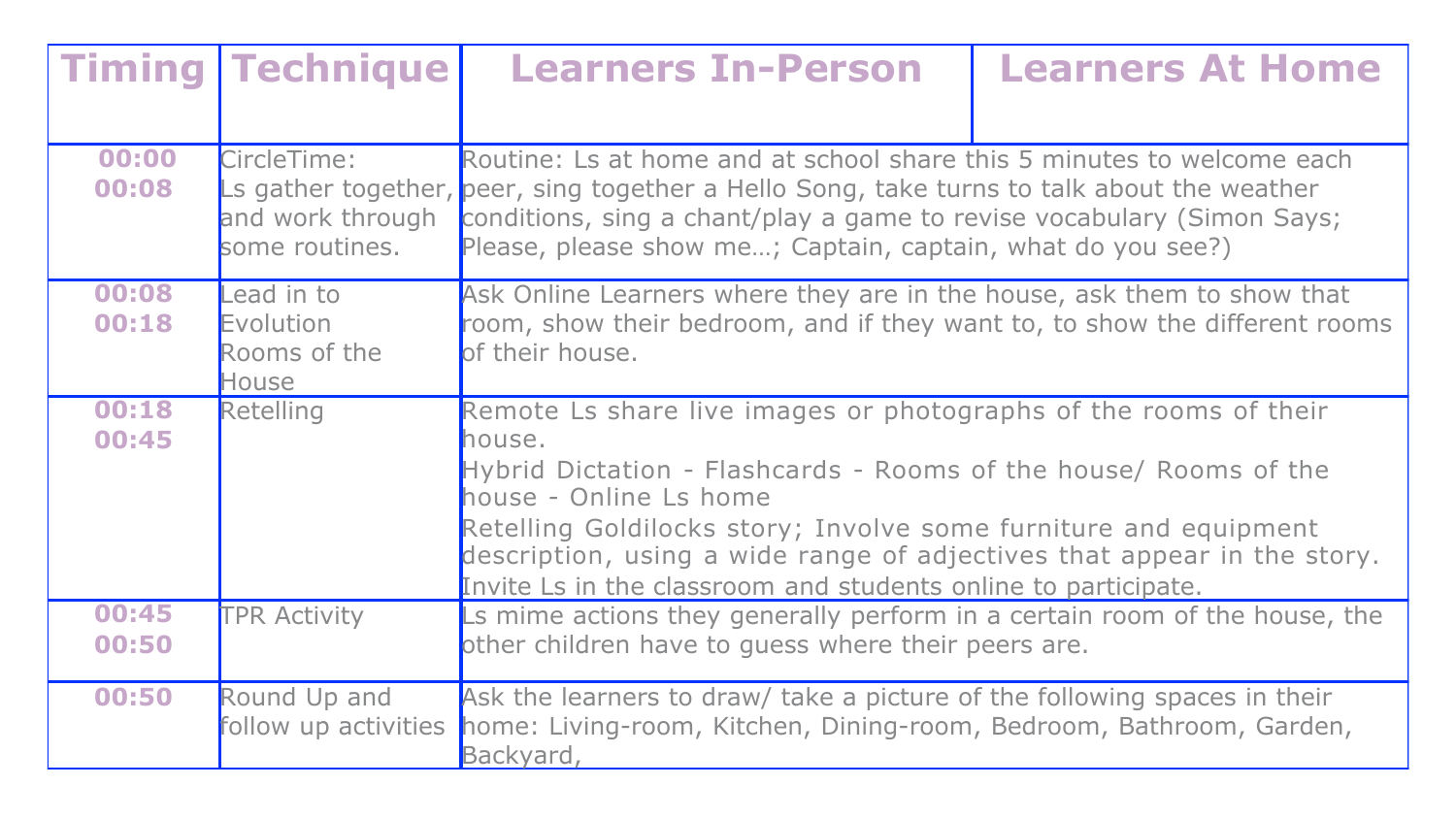| <b>Timing</b>  | <b>Technique</b>                                                      | <b>Learners In-Person</b>                                                                                                                                                                                                                                                                                                                  | <b>Learners At Home</b> |  |
|----------------|-----------------------------------------------------------------------|--------------------------------------------------------------------------------------------------------------------------------------------------------------------------------------------------------------------------------------------------------------------------------------------------------------------------------------------|-------------------------|--|
| 00:00<br>00:05 | CircleTime:<br>Ls gather<br>work through<br><b>s</b> ome<br>routines. | Routine: Ls at home and at school share this 5 minutes to welcome each peer,<br>sing together a Hello Song, take turns to talk about the weather conditions.<br>together, and Ask Online Learners where they are in the house, ask them to show that room,<br>and if they want to, show their favourite room.                              |                         |  |
| 00:05<br>00:10 | Lead in to<br>comparatives                                            | T shows the different pictures of Goldilock's story, learners create the sequence of<br>events in the story. The teacher then elicits differences between one room in<br>Goldilock's story and the same room in one of the learner's pics. Help learners by<br>giving them prompts as "In the bears house there is see and in Mary's house |                         |  |
| 00:10<br>00:20 | <b>Pair Work</b>                                                      | Invite learners to work in pairs and make a list of 3 sentences of things that are<br>the same/ different between the bears' home and each learner's home. Elicit<br>answers from learners in the classroom and learners online, alternatively.                                                                                            |                         |  |
| 00:20<br>00:25 | <b>TPR</b> activity                                                   | T shows a flashcard of a room of the house, Ls are invited to mime actions they<br>generally perform in a that room. Then, they say the name of the room.                                                                                                                                                                                  |                         |  |
| 00:25          | Floor Map                                                             | Ls will prepare a Floor Map of their favourite room in their house. T asks Ls to use<br>Asynchronous materials from Nature or Waste Materials                                                                                                                                                                                              |                         |  |

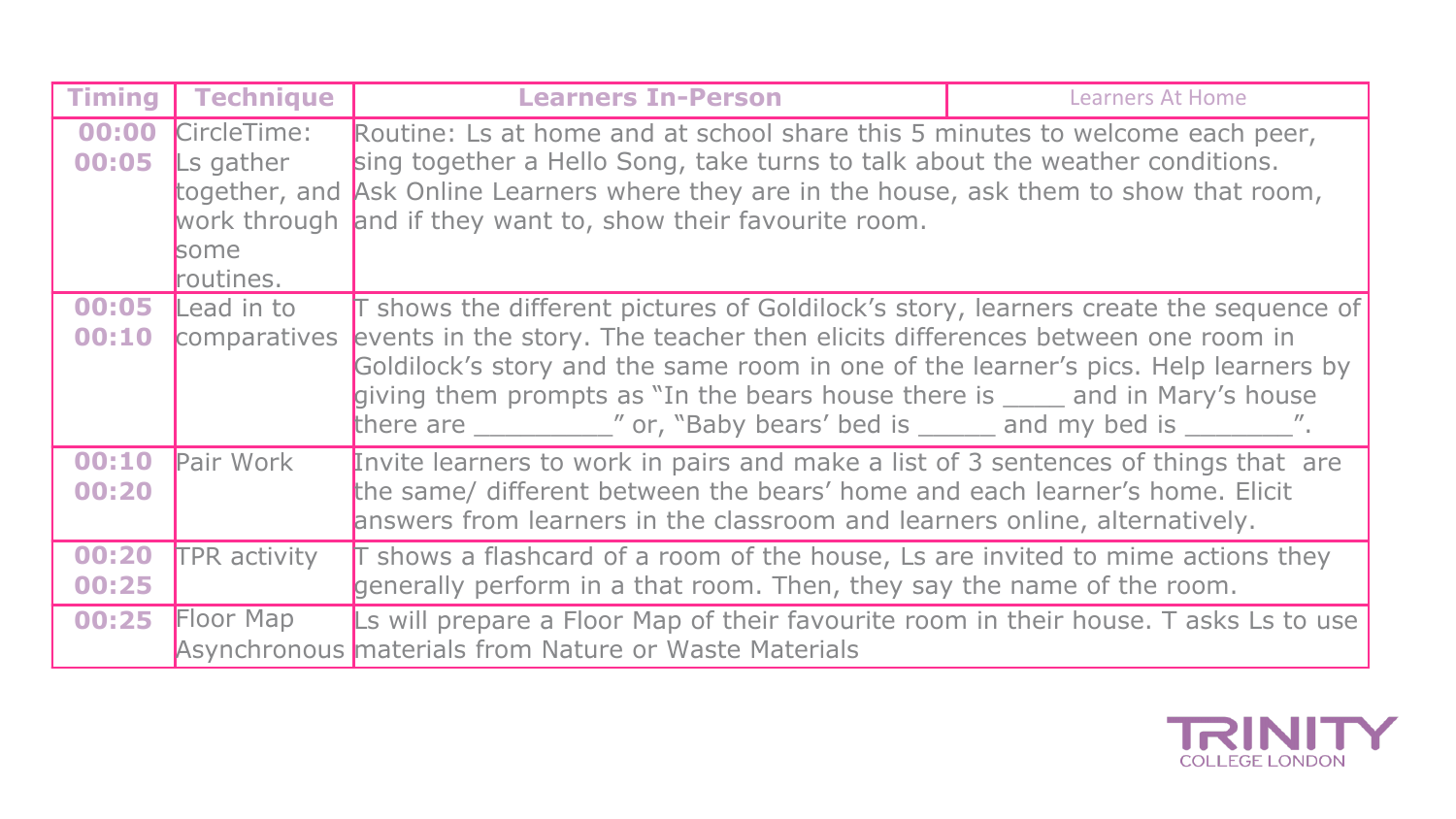





## **FORMATIVE ASSESSMENT**

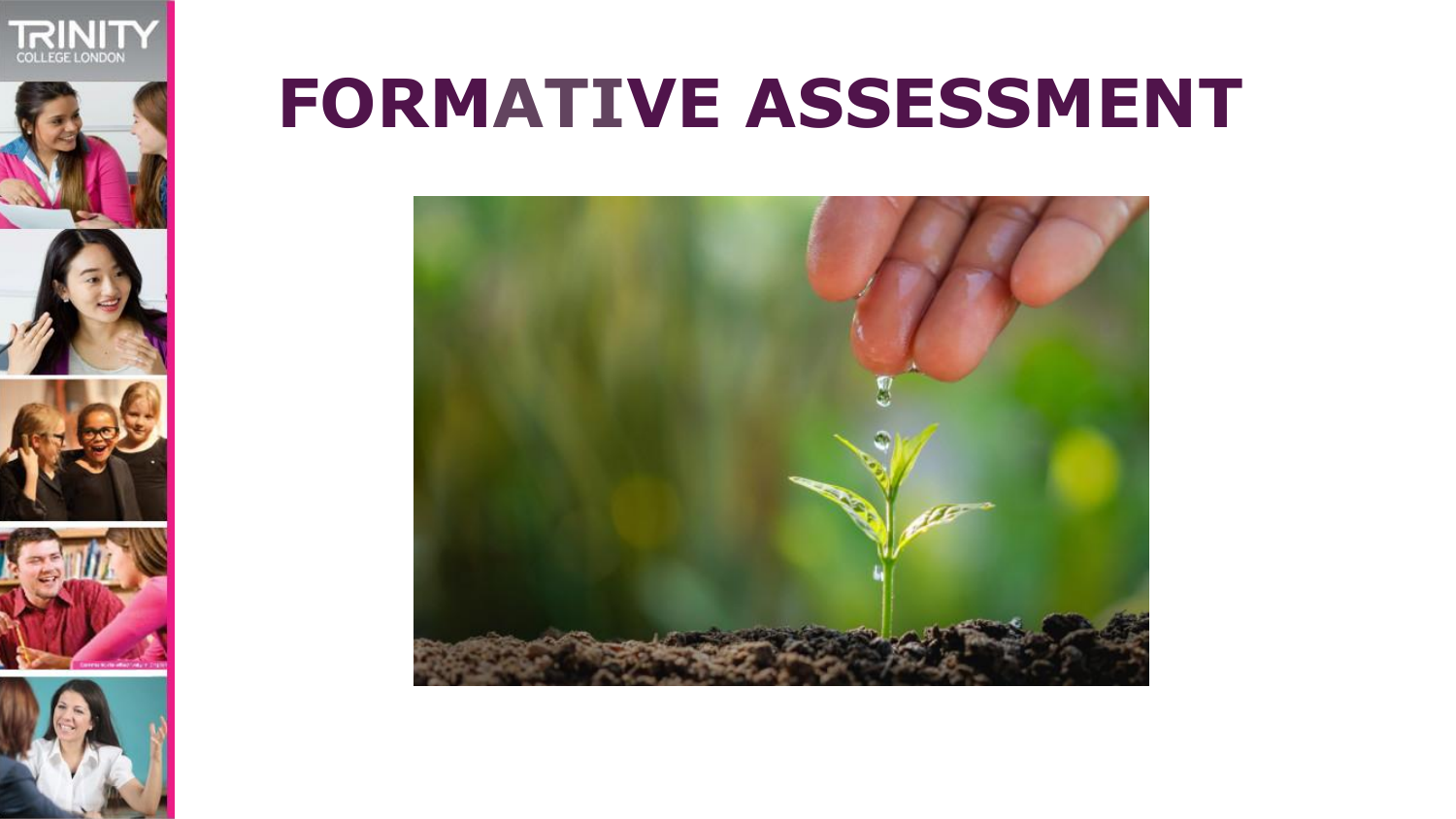## **Think-puzzle-explore**

- This is an activity to help students:
- •identify their background knowledge,
- •begin to think about what they want/need to know,
- make a plan to find answers.

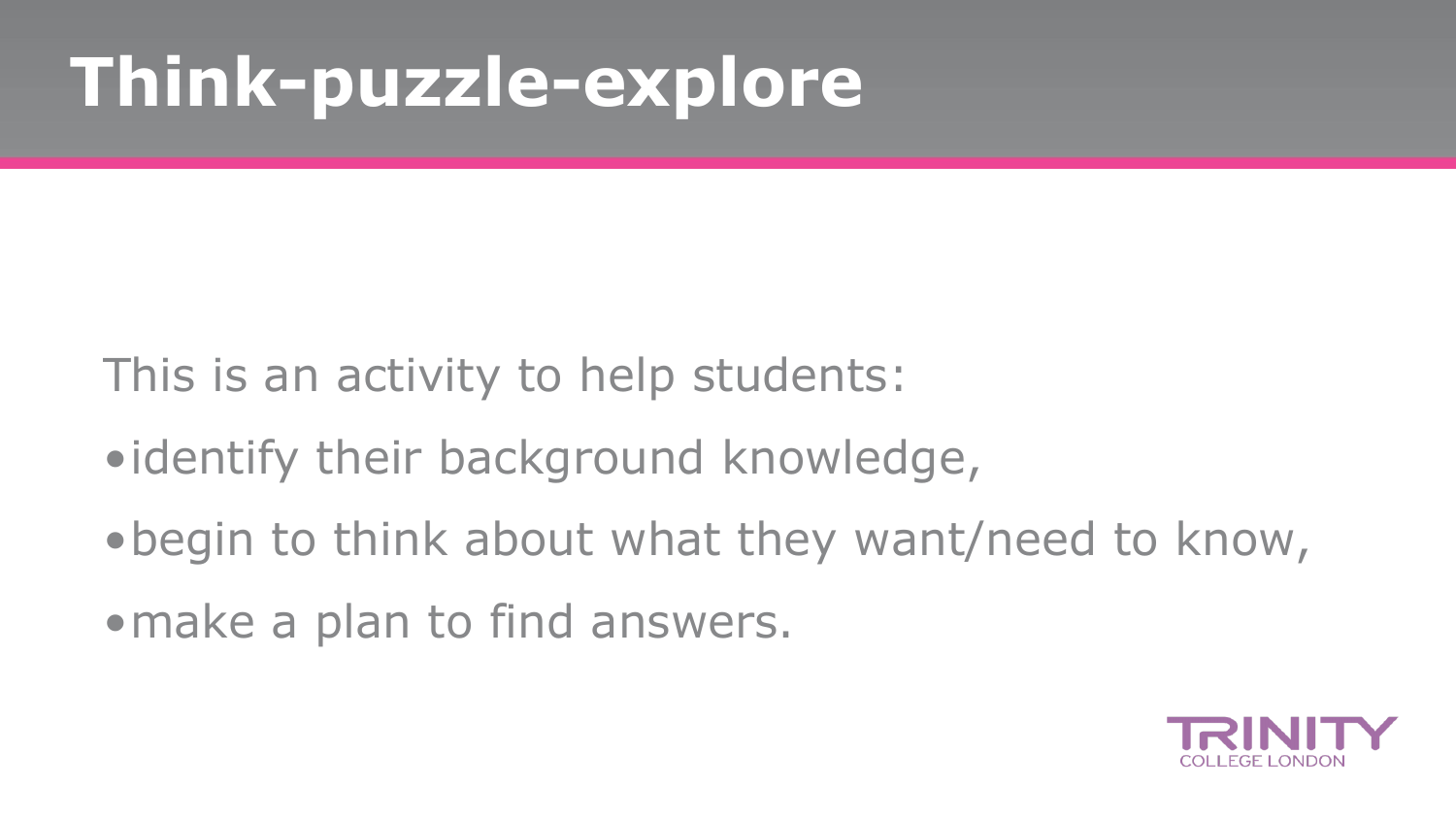







### **Success Criteria**

## ✓Define the performance standards for each criterion.

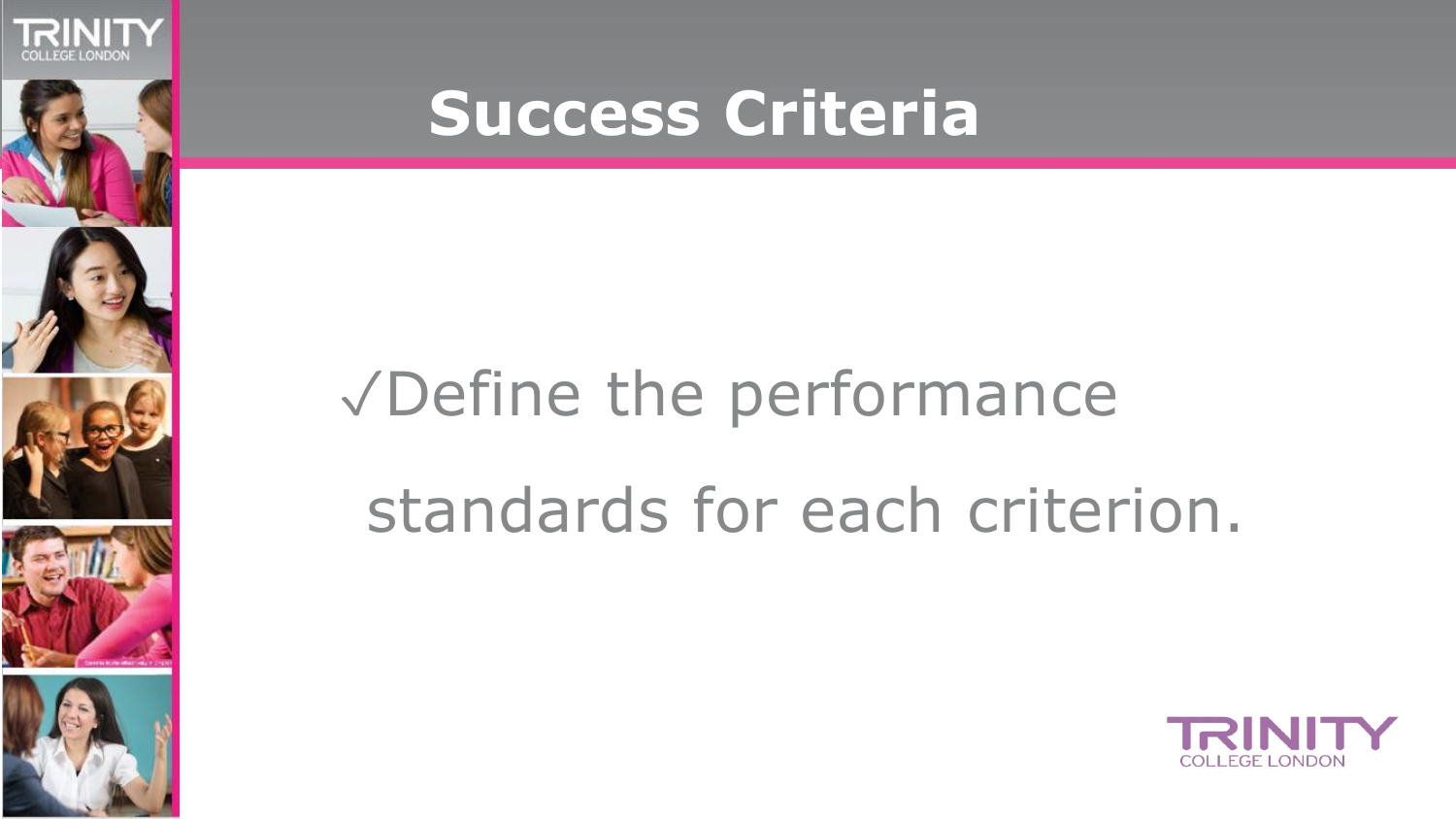# ✓ **Think - Pair - Share** ✓ **3-2-1 Summary** ✓ **Graffiti Board** ✓ **Art Work**

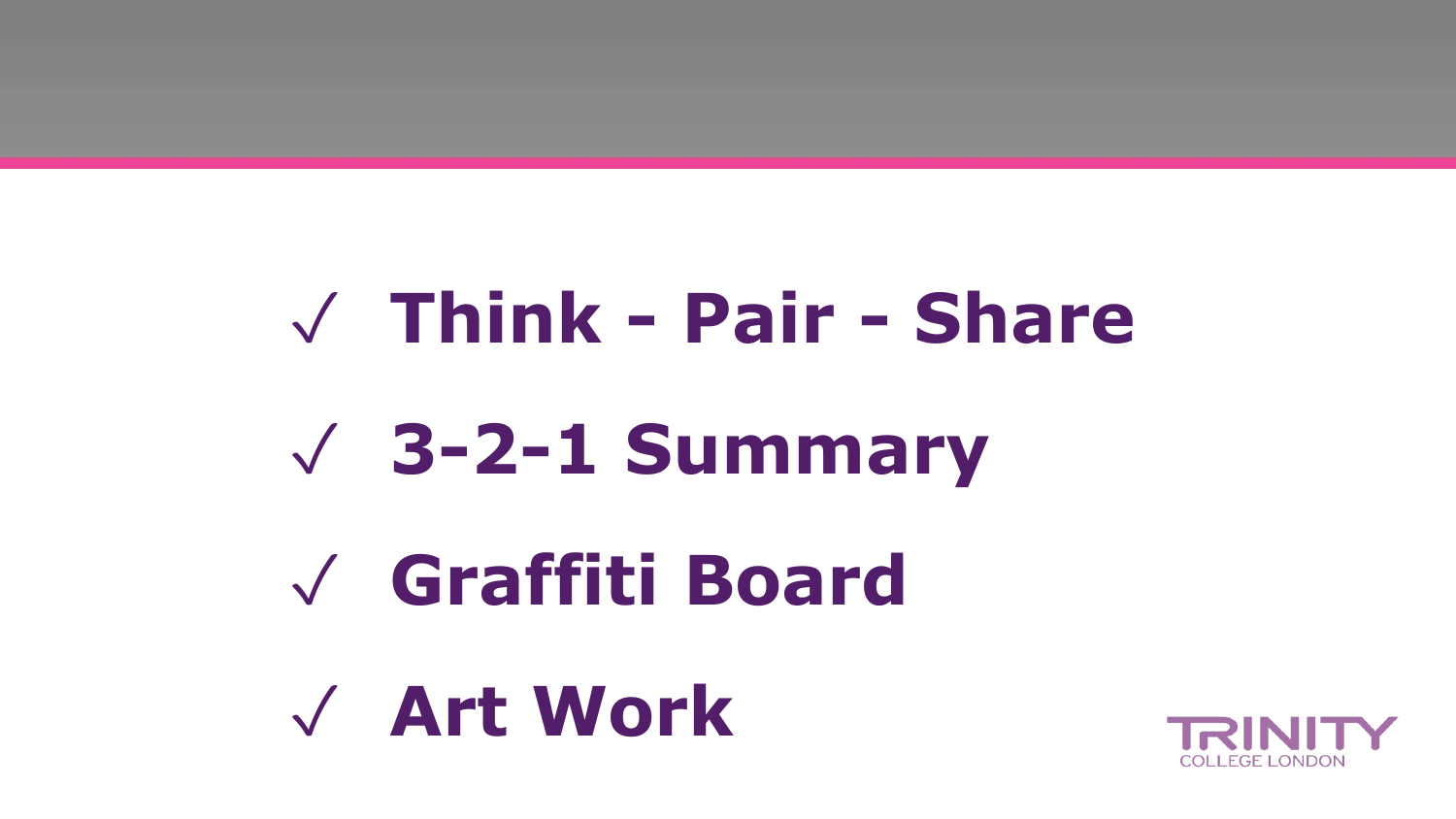## **FEEDBACK**

#### ✓ Two Stars and a Wish

### ✓ TAG



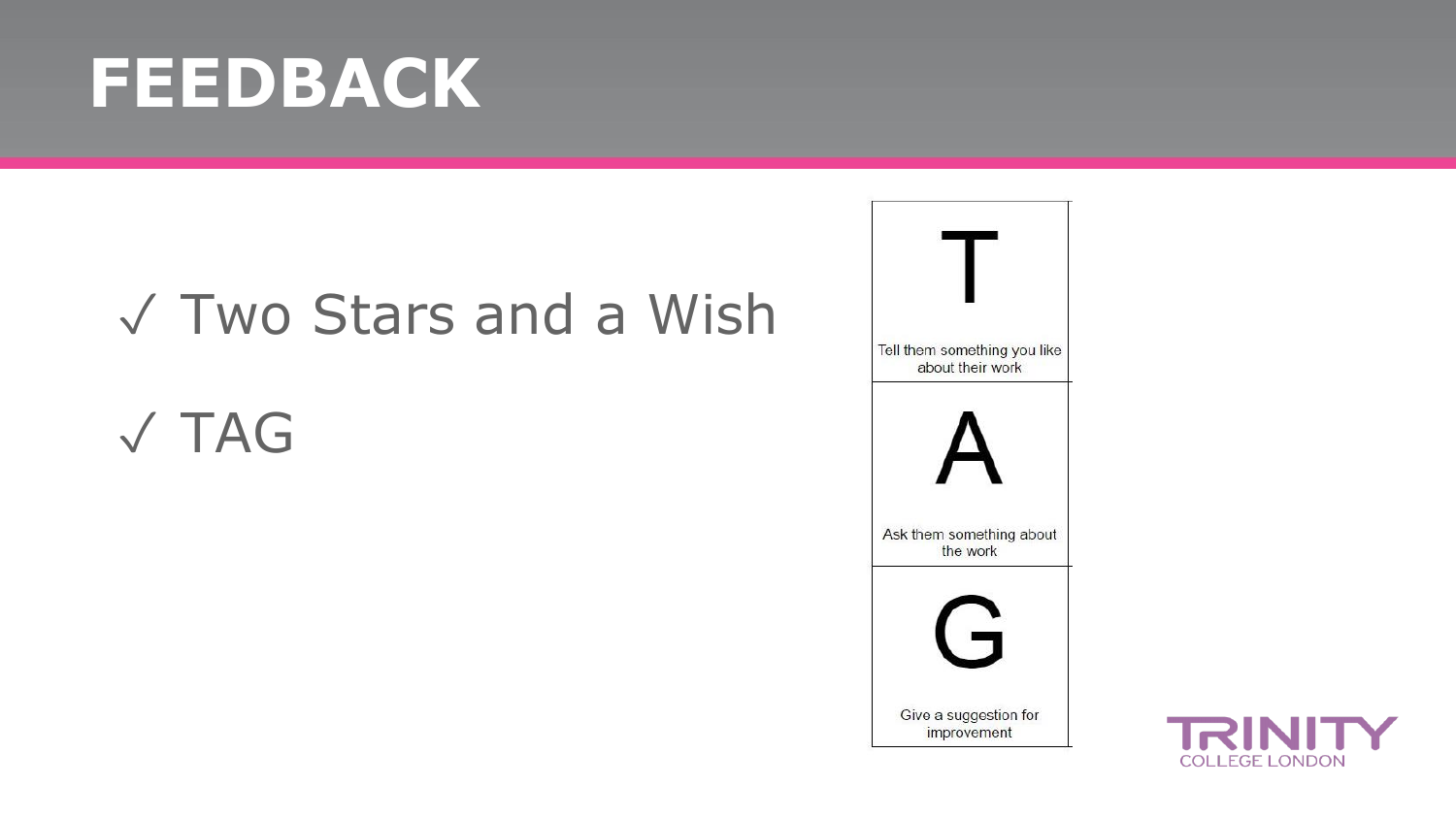





pz.harvard.edu

by David Perkins, King Arthur's Round Table: How Collaborative Conversations Create Smart Organizations (John Wiley Press, 2003).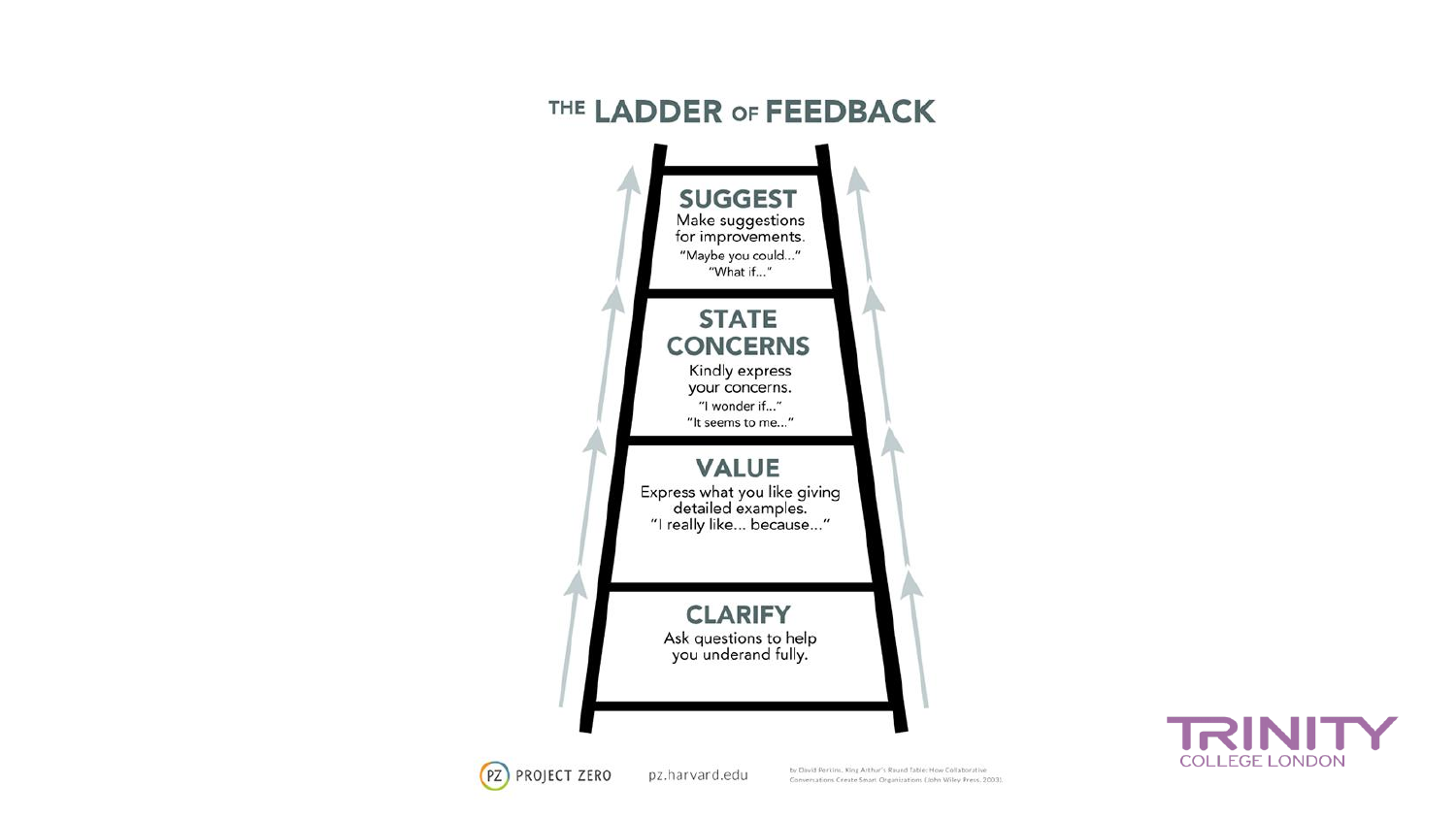## **The unexpected..**

- •Tardiness
- •Poor connection.
- •Ls without books.
- •Parents interference.
- •Ls Frustration In-Person / Online..

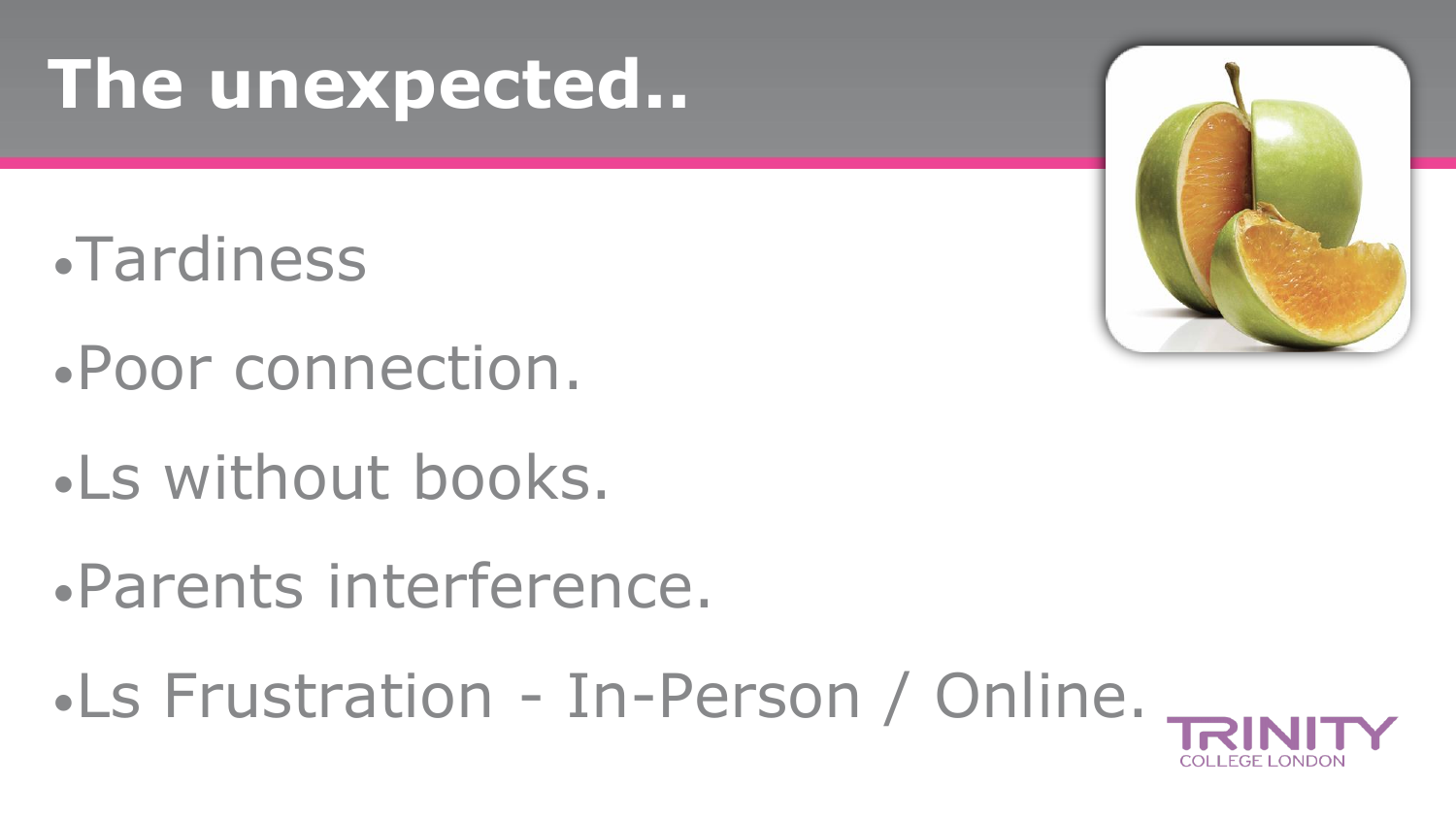## **For those in ONLY Remote Teaching**

- Not more than  $10 20$  minutes in one day.
- Lead interactive activities.
- Take advantage of the context.

Synchronous  $+$ Asynchronous

- Design activities to invite them to explore their context.
- Prevent Sedentarism
- Design activities to be in contact with nature.

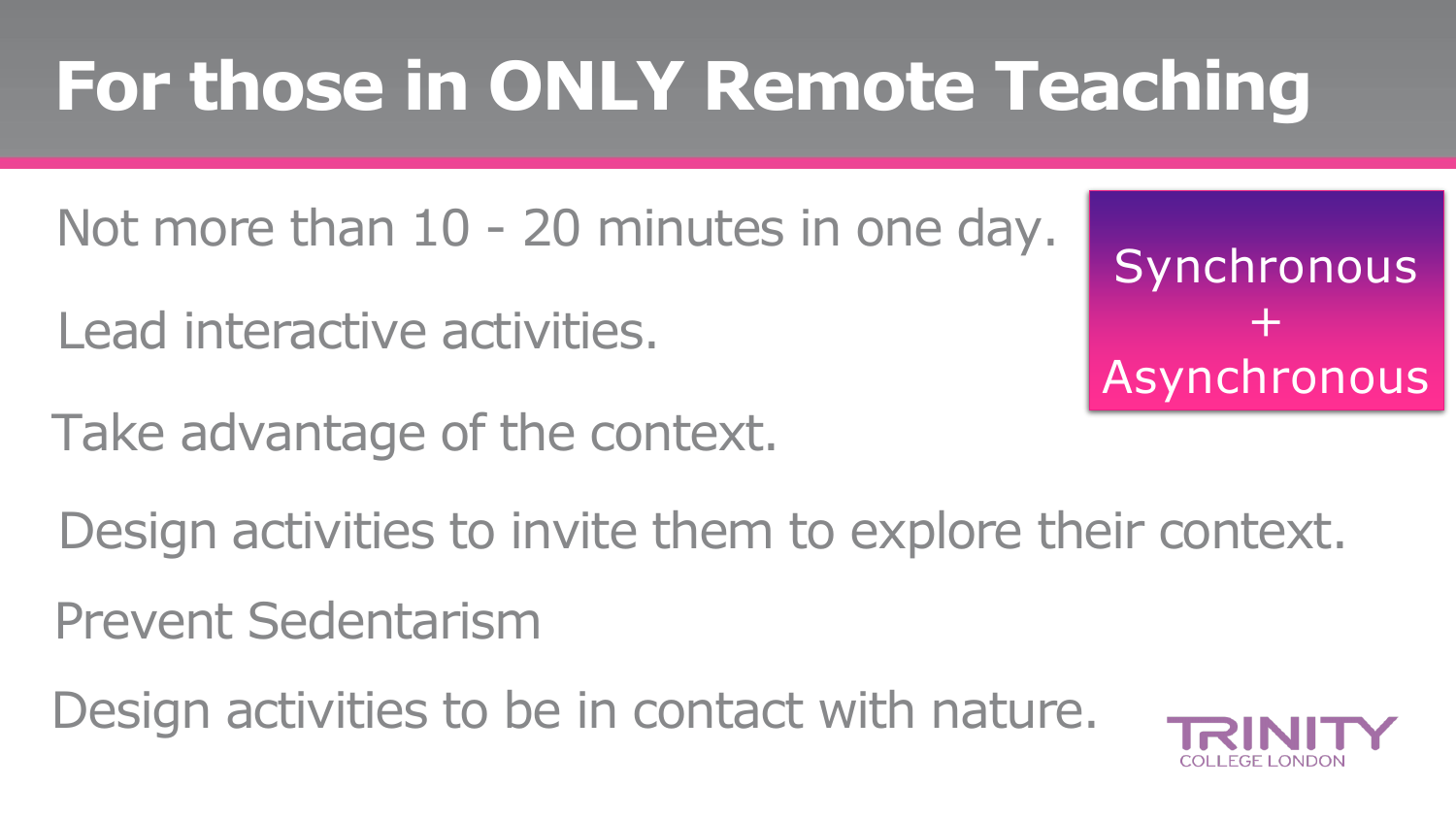## **For those going back to School**

- •Maximise time of teacher interaction with learners.
- •Devote time to metacognitive development.
- •Allow sharing with peers and peer feedback.
- •Allow time to play with their peers, freely in contexts previously designed by the teacher/s.

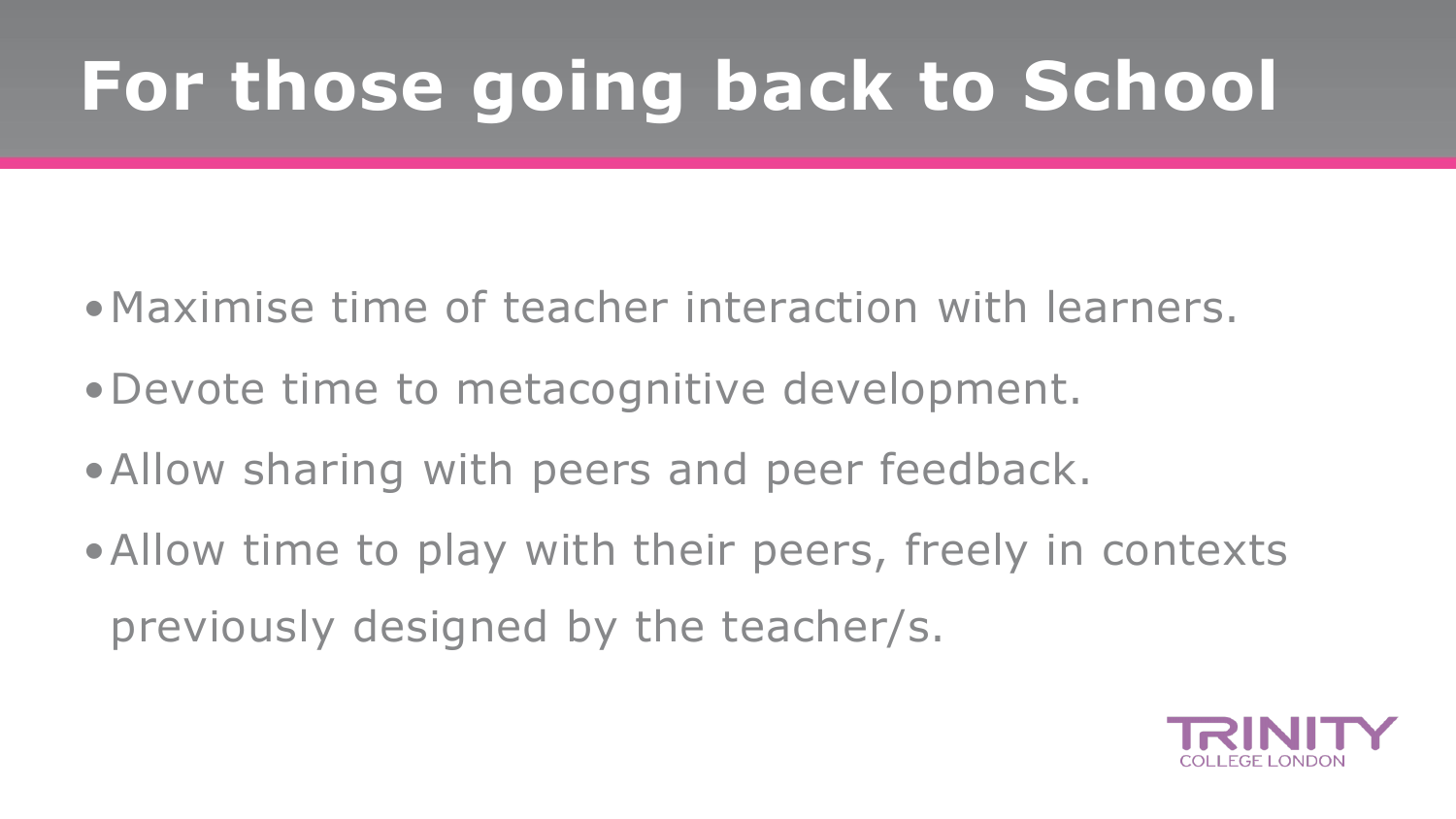

You are doing fine, and your learners will develop beautifully. Trust yourself and keep on developing your teaching abilities.